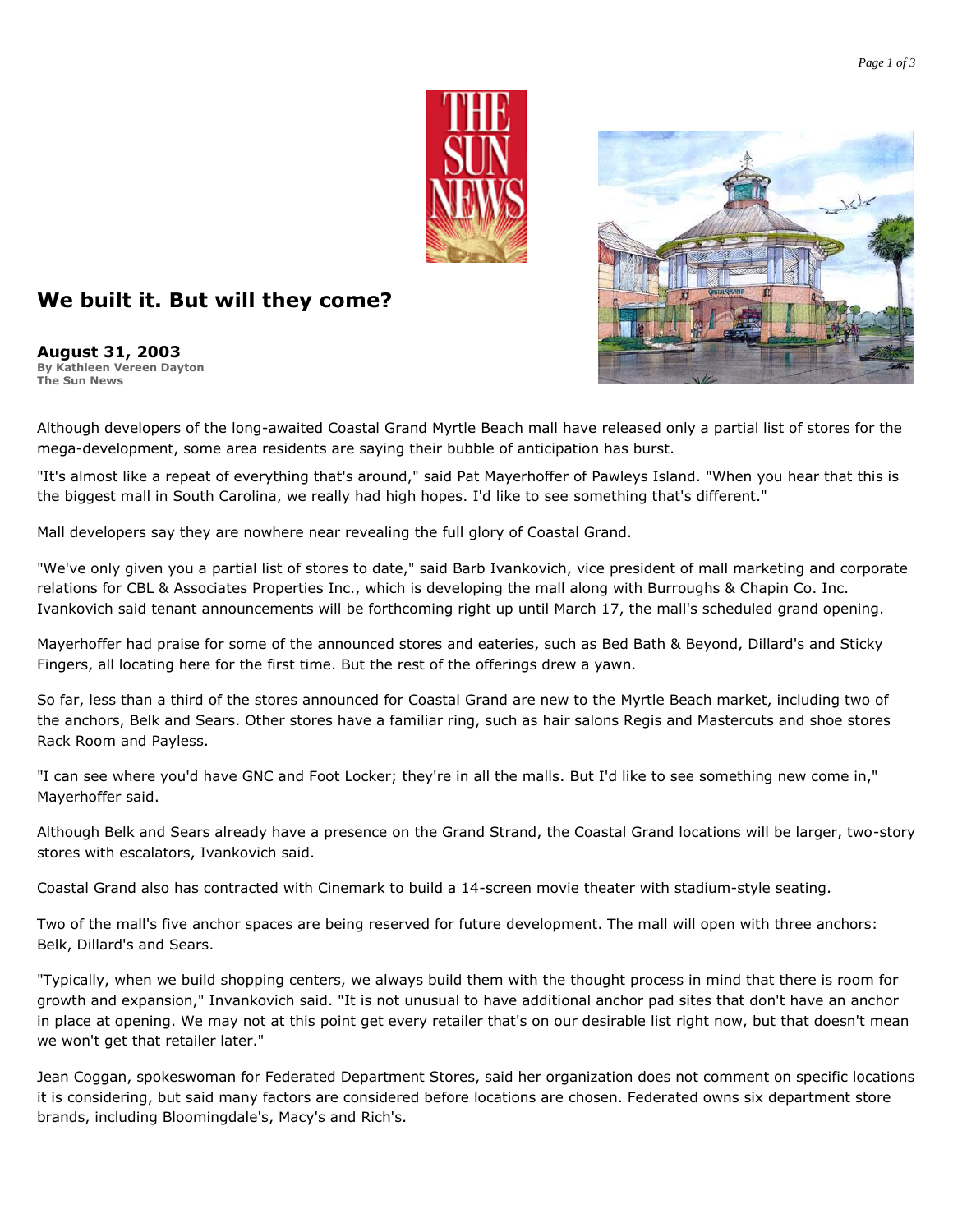"We take into account the market, the demographics, the competitive environment," Coggan said. "On an ongoing basis, the Federated real estate department looks at opportunities throughout the country. There are always more opportunities than there is capital for investment."

## **Shopping goes upscale**

Long known as a bargain lover's paradise of outlet malls, Dollar Trees and all-you-can-eat buffets, the Grand Strand is expected to add more upscale shopping to the mix as its population diversifies.

New developments like Grande Dunes, with its high-end golf courses, are adding clientele with deeper wallets. Retirees from the Northeast also are looking for stores with which they are familiar.

Mayerhoff and several friends put together a wish list of stores they would like to see at Coastal Grand. Stores that made the wish list were for the most part large chains deeply rooted in major metropolitan areas, such as Nordstrom, Lord & Taylor, Macy's, Bloomingdale's and Filene's. Other popular stores and restaurants such as Crate & Barrel and The Cheesecake Factory also were on the list.

Mayerhoff, formerly of Pleasantville, N.Y., said her Pawleys Island friends were all transplants from the Northeast, where there was an abundance and large variety of chain stores.

They are part of an ongoing relocation trend along the Grand Strand, which counts the Northeast among its primary feeder markets for population growth and visitors.

Mary Summers of Annapolis, Md., is planning a move to Ocean Isle Beach, N.C., and would like to see stores such as Pottery Barn, Williams-Sonoma and Crate & Barrel at Coastal Grand mall.

More than 600 people moved to the Grand Strand from Suffolk County, N.Y., alone between 1995 and 2000, according to the 2000 census.

During that same period, thousands more moved in from Pennsylvania, Connecticut, New Jersey, Maryland, Virginia and neighboring North Carolina.

Joann and Jerry Aach, who moved to Sunset Beach, N.C., from Hammonton, N.J., have also been hoping that Coastal Grand would attract a large, upscale department store.

Joann Aach was hoping for a Macy's.

"I'm accustomed to going to malls and finding a variety of different department stores," Aach said. "If I didn't find it at Macy's, I'd go to John Wannamaker's. Here, we have Belk, and we have Belk, and we have Belk."

Jerry Aach is surprised that more large department store chains haven't yet discovered the Grand Strand.

"I can't believe that Hecht's or Macy's or some of the other ones haven't come into this area," Jerry Aach said. "The yearround population isn't as high as some of the major cities, but tourism is year-round and obviously Lowe's and Home Depot and Super Wal-Mart feel there's enough business here."

Retail experts say many variables impact a retailer's decision to enter a new market.

"Some of those national retailers make their decisions based on population and average household income," Ivankovich said. "They simply will not go into marketplaces unless they meet a certain requirement within those statistics. Some say they're not interested in a tourist market and some will say they will only come when the household income is \$75,000 or more. Some are just not expanding right now."

Lord & Taylor announced in July that it would close 32 of its 85 stores as it repositions itself.

"Many of those stores are not expanding right now because of the national economic situation and somewhat a trend away from department stores," said Al Parish, an economist at Charleston Southern University.